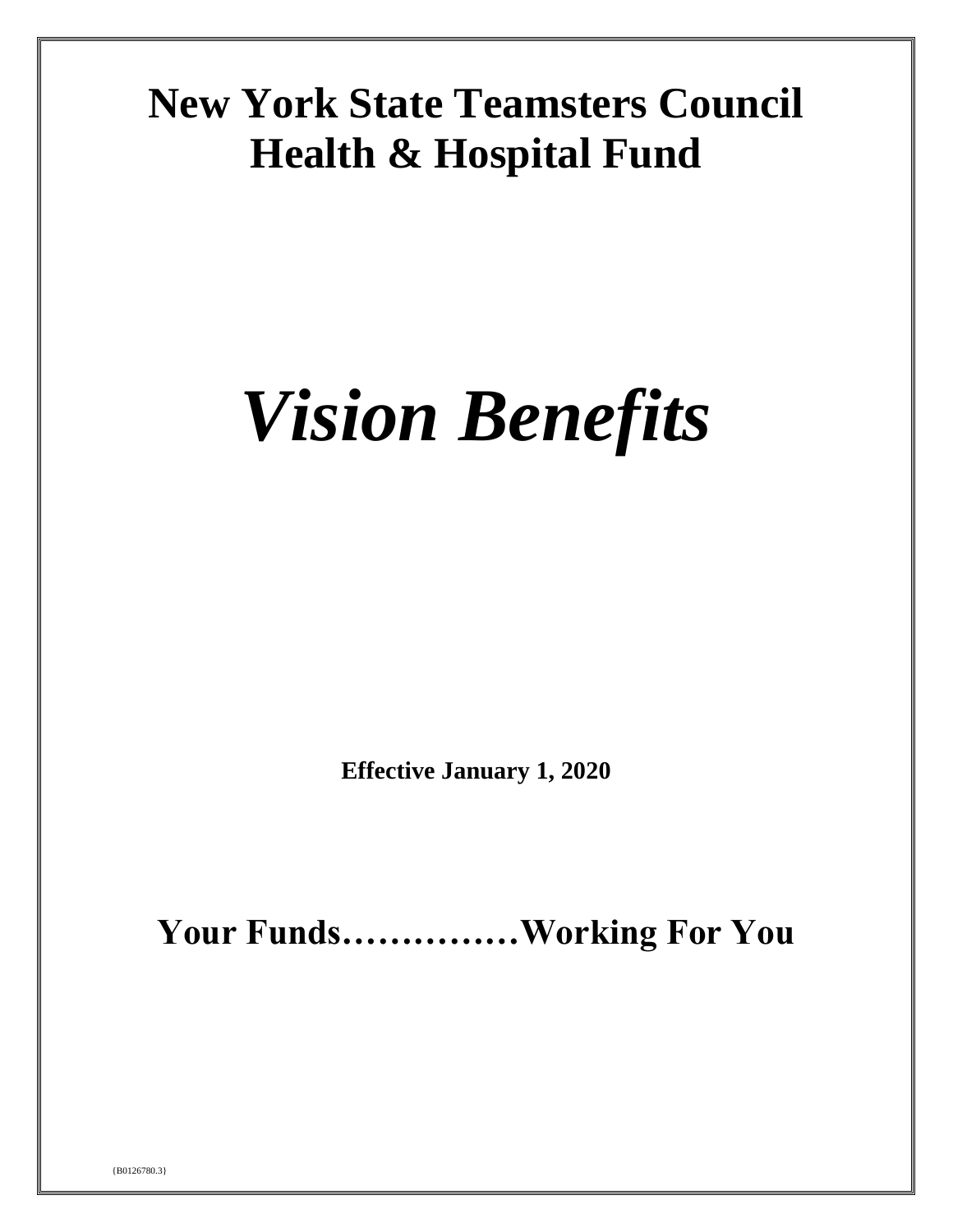# **TABLE OF CONTENTS**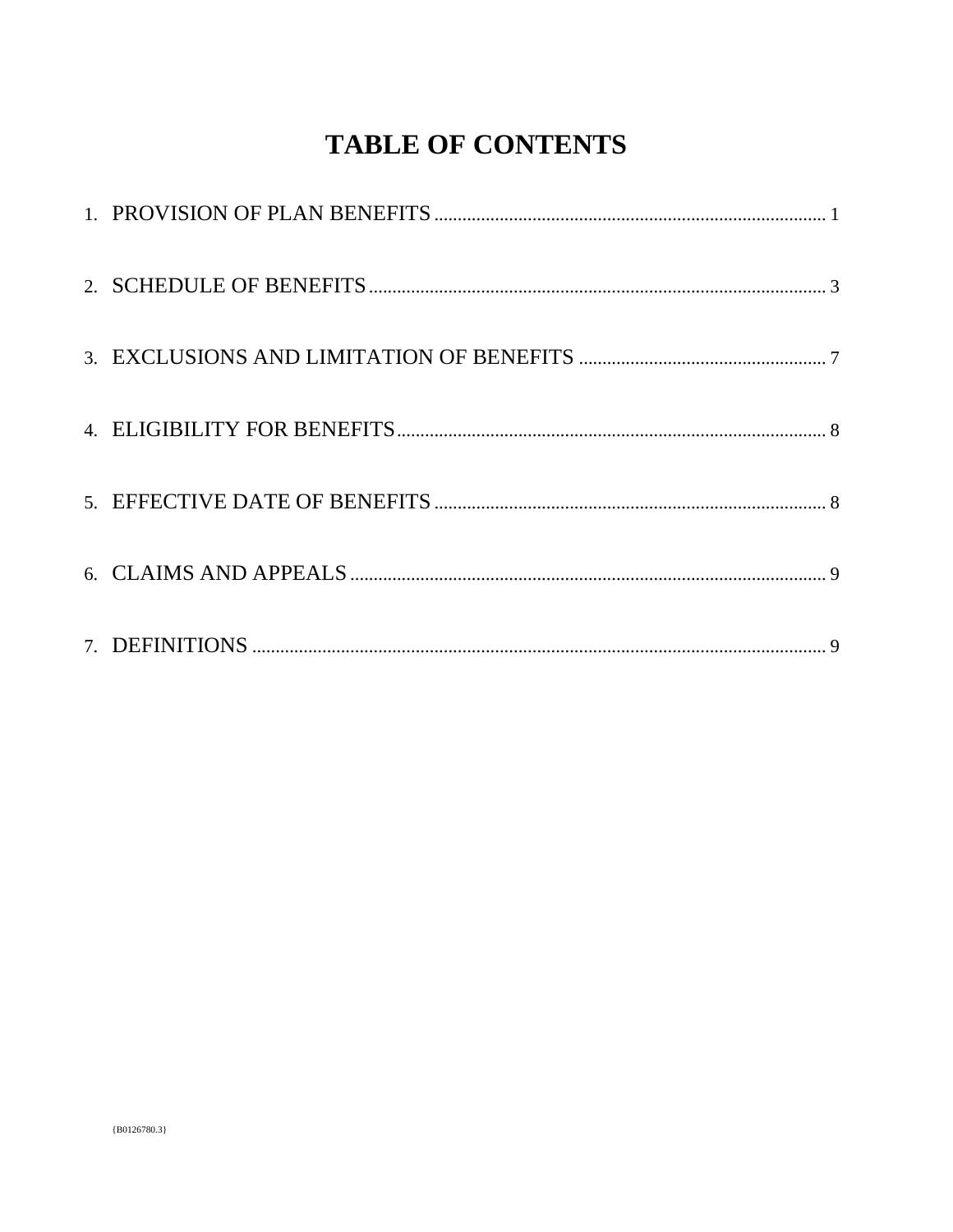# **VISION BENEFITS**

Vision Care benefits are insured through HM Life Insurance Company and administered by Davis Vision, Inc. ("Davis") under a contract between Davis and the New York State Teamsters Council Health & Hospital Fund ("Plan").

> DAVIS VISION, INC. ("DAVIS") 159 Express Street Plainview, New York 11803 1-800-999-5431 [www.davisvision.com](http://www.davisvision.com/)

# **SECTION 1**

# **PROVISION OF PLAN BENEFITS**

<span id="page-2-0"></span>Through its Davis Network Doctors (or through other licensed vision care providers where a Covered Person is eligible for, and chooses to receive, Plan Benefits from a Non-Davis Provider), Davis shall provide Covered Persons such Plan Benefits listed in the Schedule of Benefits below as may be Visually Necessary or Appropriate, subject to any limitations, exclusions, or Copayments discussed below.

#### **Co-Payments for Services Received**

The benefits herein are available to each Covered Person subject only to payment of the applicable Copayment by the Covered Person. Certain Plan Benefits received from Davis Network Doctors and Non-Davis Providers require Copayments. Covered Persons must also follow Benefit Authorization procedures.

Copayments are payable by the Covered Person to Davis Network Doctors at the time services are rendered.

#### **Obtaining Services From Davis Network Doctors**

Benefit Authorization must be obtained prior to you obtaining Plan Benefits from a Davis Network Doctor. When you seek Plan Benefits from a Davis Network Doctor, you must schedule an appointment and identify yourself as a New York State Teamsters Council Health & Hospital Fund member, so the Davis Network Doctor can obtain Benefit Authorization from Davis. Davis shall provide Benefit Authorization to the Davis Network Doctor to authorize the provision of Plan Benefits to you. Each Benefit Authorization will contain an expiration date, stating a specific time period for you to obtain Plan Benefits. Should the Covered Person receive Plan Benefits from a Davis Network Doctor without such Benefit Authorization, the Davis Network Doctor will be

{B0126780.3}

#### **VISION BENEFITS**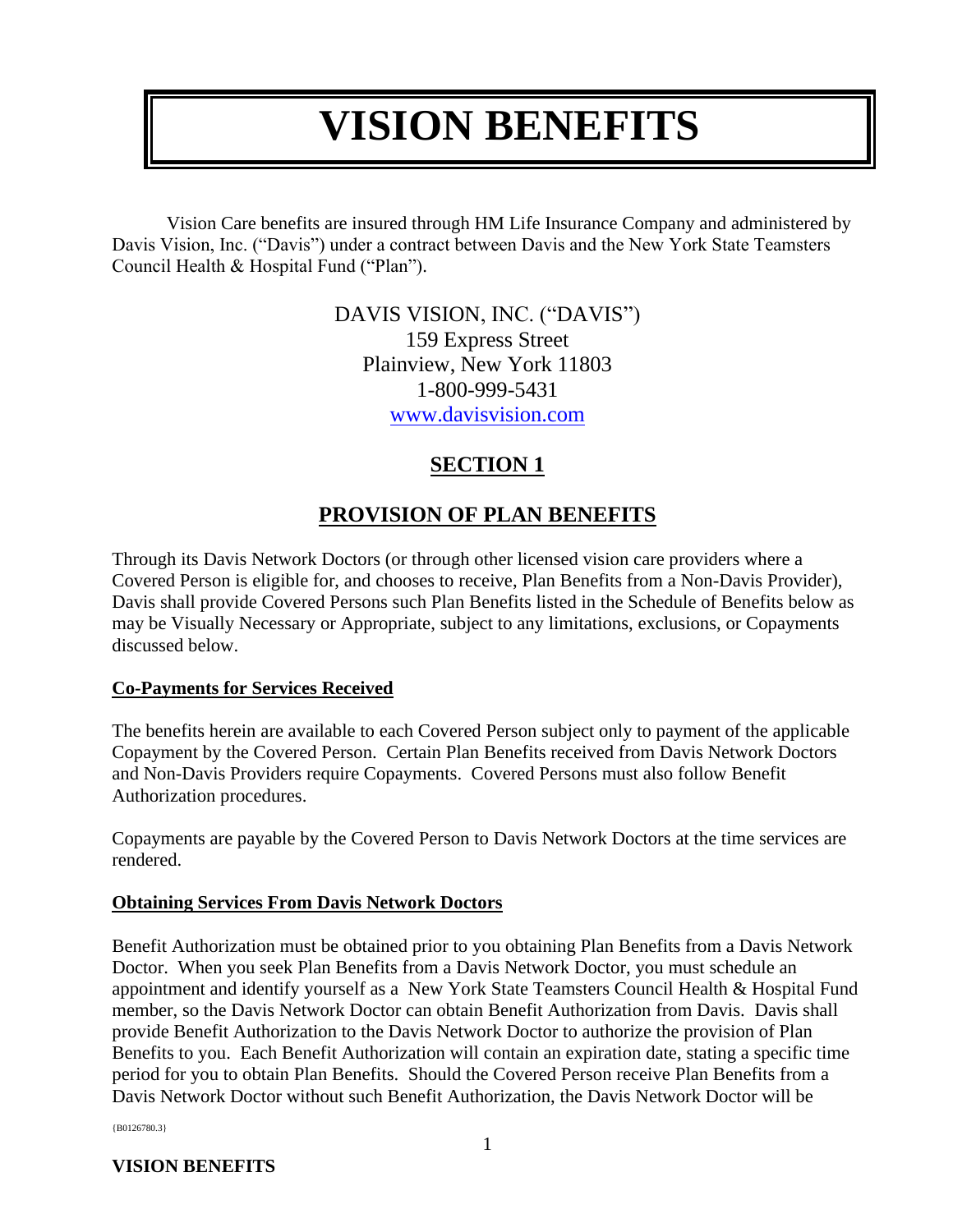considered a Non-Davis Provider, and the benefits available will be limited to those for a Non-Davis Provider.

Davis shall issue Benefit Authorizations in accordance with the latest eligibility information furnished by the Fund and your past service utilization, if any. Any Benefit Authorization so issued by Davis shall constitute a certification to the Davis Network Doctor that payment will be made, irrespective of a later loss of your eligibility, provided Plan Benefits are received prior to the Benefit Authorization expiration date.

#### **Obtaining Services From Non-Davis Network Providers**

When Covered Persons elect to utilize the services of a Non-Davis Provider for a covered service in non-emergency situations, benefit payments for services from such Non-Davis Provider payment is not based on the amount billed. The basis of the benefit payment will be determined according to the Schedule of Benefits below listed under out-of-network reimbursement amounts and the Covered Person is responsible for payment of any additional amounts billed by the Non-Davis Provider. Covered Person must pay the provider in full at the time of service and submit an itemized bill to Davis for reimbursement. Requests for reimbursement of payment of all claims for services received from Non-Davis Providers must be submitted to Davis within one hunderd eighty (180) days of the date of service. Davis may reject such claims filed more than one hundred eighty (180) days after the date of service. When payment is made to the Non-Davis Provider, the provider may bill Covered Persons for any amount up to the billed charges after the Plan has paid its portion of the bill.

#### **Obtaining Information Concerning Davis Network Doctors**

Covered Persons may obtain further information about the participating status of providers and information on out-of-pocket expenses through [www.davisvision.com,](http://www.davisvision.com/) or by calling Davis Vision's Customer Service Department at 1-800-999-5431. Covered Persons may obtain a copy of the Davis Network Doctor directory through contacting Davis' Customer Service Department's toll-free Customer Service telephone line, Davis' website or by written request.

#### **Emergency Vision Care**

If vision care is necessary for Emergency Conditions, Covered Persons may obtain coverage under their medical benefit plan, if any.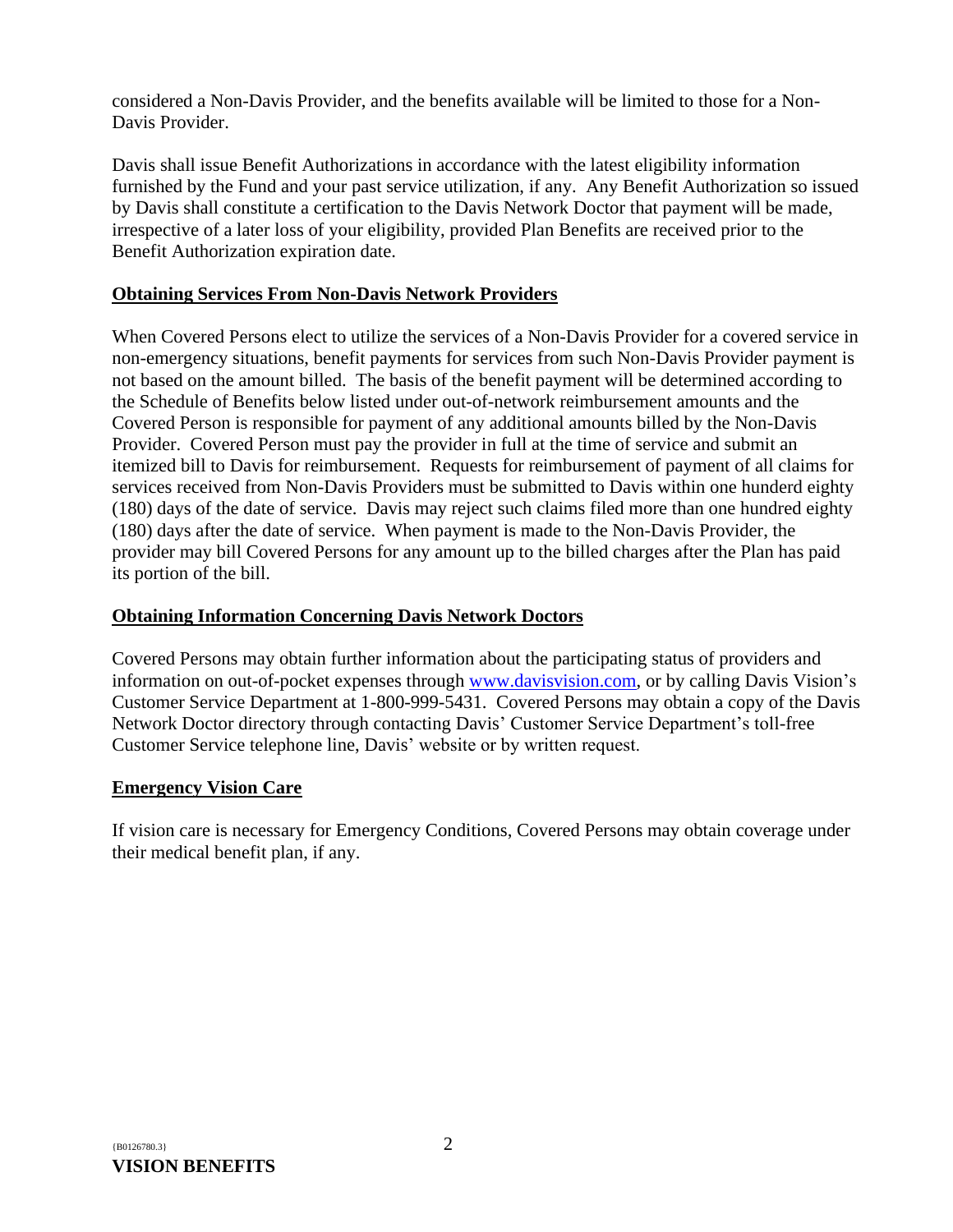# **SECTION 2**

# **SCHEDULE OF BENEFITS**

#### Premium Platinum Plus

#### <span id="page-4-0"></span>**GENERAL**

This Schedule lists the vision care benefits under the Premium Platinum Plus to which Covered Persons of Davis Vision, Inc. ("Davis") are entitled, subject to any applicable Copayments and other conditions, limitations and/or exclusions stated herein. If Plan Benefits are available for Non-Davis Provider services, as indicated by the reimbursement provisions below, vision care benefits may be received from any licensed eye care provider whether Davis Network Doctors or Non-Davis Providers.

Davis Network Doctors are those doctors who have agreed to participate in Davis' Network.

When Plan Benefits are received from Davis Network Doctors, benefits appearing in the Davis Network Doctor Benefit column below are applicable subject to any applicable Copayments and other conditions, limitations and/or exclusions as stated below. When Plan Benefits are available and received from Non-Davis Providers, the Covered Person is reimbursed for such benefits according to the schedule in the Non-Davis Provider Benefit column below, less any applicable Copayment. The Covered Person pays the provider the full fee at the time of service and submits an itemized bill to Davis for reimbursement. Discounts do not apply for vision care benefits obtained from Non-Davis Providers.

#### **BENEFIT PERIOD**

A twelve (12) month period beginning on January  $1<sup>st</sup>$  and ending on December 31 $<sup>st</sup>$ .</sup>

#### **PLAN BENEFITS**

| <b>SERVICE OR</b>                                                                                                                                 | <b>DAVIS NETWORK</b>  | NON-DAVIS               | <b>FREQUENCY</b> |  |  |
|---------------------------------------------------------------------------------------------------------------------------------------------------|-----------------------|-------------------------|------------------|--|--|
| <b>MATERIAL</b>                                                                                                                                   | <b>DOCTOR BENEFIT</b> | <b>PROVIDER BENEFIT</b> |                  |  |  |
| Eye Examination                                                                                                                                   | Covered in full       | Up to $$39.00$          | Available every  |  |  |
|                                                                                                                                                   |                       |                         | January $1st$    |  |  |
| Complete initial vision analysis: includes appropriate examination of visual functions and<br>prescription of corrective eyewear where indicated. |                       |                         |                  |  |  |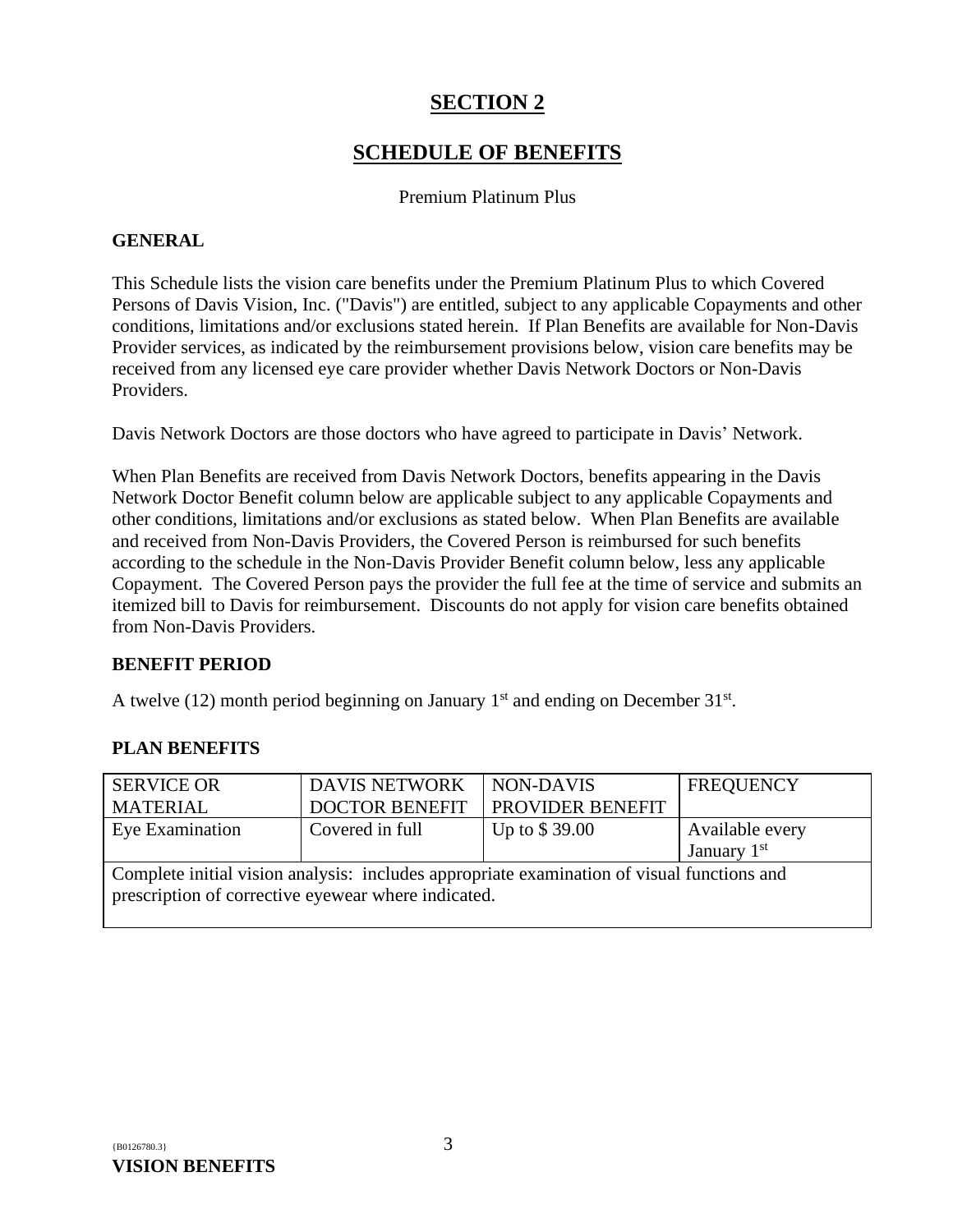| <b>SERVICE OR MATERIAL</b>                                   | <b>DAVIS NETWORK</b>  | <b>NON-DAVIS</b> | <b>FREQUENCY</b> |  |
|--------------------------------------------------------------|-----------------------|------------------|------------------|--|
|                                                              | <b>DOCTOR BENEFIT</b> | PROVIDER BENEFIT |                  |  |
| <b>LENSES</b>                                                |                       |                  | Available every  |  |
|                                                              |                       |                  | January 1st      |  |
| Single Vision                                                | Covered in full       | Up to \$23.00    |                  |  |
| <b>Bifocal</b>                                               | Covered in full       | Up to \$37.00    |                  |  |
| Trifocal                                                     | Covered in full       | Up to \$49.00    |                  |  |
| Lenticular                                                   | Covered in full       | Up to \$60.00    |                  |  |
| Oversize lenses                                              | Covered in full       | Not covered      |                  |  |
| Plan Benefits for lenses are per complete set, not per lens. |                       |                  |                  |  |
|                                                              |                       |                  |                  |  |

| <b>SERVICE OR MATERIAL</b>          | <b>DAVIS NETWORK</b>  | <b>NON-DAVIS</b> | <b>FREQUENCY</b>        |
|-------------------------------------|-----------------------|------------------|-------------------------|
|                                     | <b>DOCTOR BENEFIT</b> | PROVIDER BENEFIT |                         |
| <b>LENS OPTIONS</b>                 |                       |                  | Available every         |
|                                     |                       |                  | January 1 <sup>st</sup> |
| Scratch resistant coating           | Covered in full       | Not covered      |                         |
| Premium scratch resistant           | \$30 Member Price     | Not covered      |                         |
| coating                             |                       |                  |                         |
| <b>Ultraviolet coating</b>          | Covered in full       | Not covered      |                         |
| Standard anti-reflective            | \$35.00 Member Price  | Not covered      |                         |
| (AR) coating                        |                       |                  |                         |
| Premium AR coating                  | \$48.00 Member Price  | Not covered      |                         |
| Ultra AR coating                    | \$60.00 Member Price  | Not covered      |                         |
| <b>Ultimate AR coating</b>          | \$85.00 Member Price  | Not covered      |                         |
| <b>Blended segment lenses</b>       | Covered in full       | Not covered      |                         |
| Standard, Premium, Select           | Covered in full       | Not covered      |                         |
| and Ultra Progressive lenses        |                       |                  |                         |
| <b>Ultimate Progressive lenses</b>  | \$35.00 Member Price  | Not covered      |                         |
| High-index lenses 1.67              | Covered in full       | Not covered      |                         |
| High-index lenses 1.74              | \$120.00 Member       | Not covered      |                         |
|                                     | Price                 |                  |                         |
| <b>Polarized lenses</b>             | Covered in full       | Not covered      |                         |
| <b>Tinted lenses</b>                | Covered in full       | Not covered      |                         |
| Polycarbonate lenses                | Covered in full       | Not covered      |                         |
| Photochromic lenses                 | Covered in full       | Not covered      |                         |
| <b>Scratch Protection Plan</b>      | \$20.00 Member Price  | Not covered      |                         |
| <b>Single Vision</b>                |                       |                  |                         |
| <b>Scratch Protection Plan</b>      | \$40.00 Member Price  | Not covered      |                         |
| Multifocal                          |                       |                  |                         |
| <b>Digital Single Vision Lenses</b> | \$30.00 Member Price  | Not covered      |                         |
| <b>Trivex Lenses</b>                | \$50.00 Member Price  | Not covered      |                         |
| <b>Blue Light Filtering</b>         | \$15.00 Member Price  | Not covered      |                         |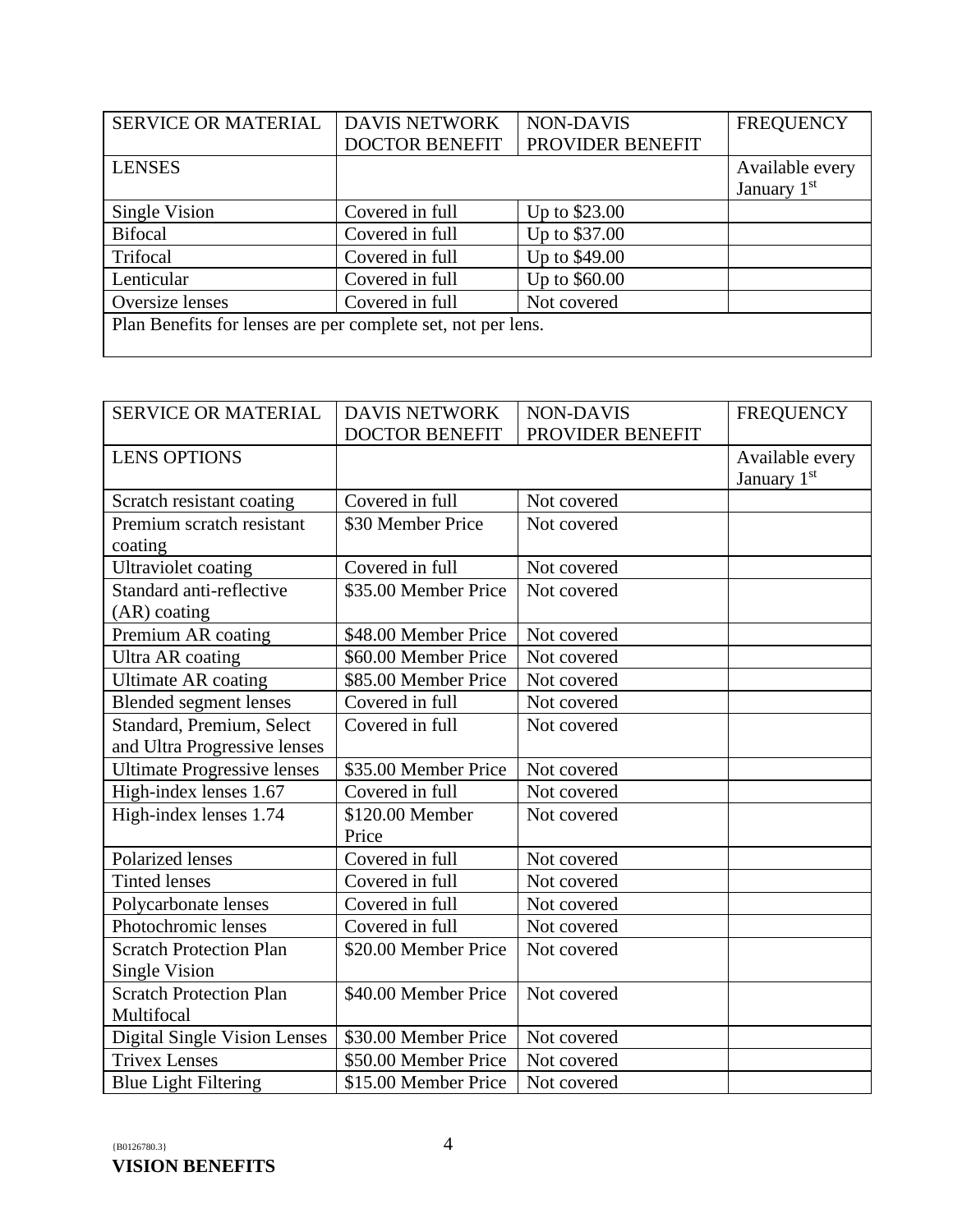| SERVICE OR MATERIAL | <b>DAVIS NETWORK</b><br><b>DOCTOR BENEFIT</b> | NON-DAVIS<br><b>PROVIDER BENEFIT</b> | <b>FREQUENCY</b>                           |
|---------------------|-----------------------------------------------|--------------------------------------|--------------------------------------------|
| Retinal imaging     | $$39.00$ Member Price   Up to $$40.00$        |                                      | Available every<br>January 1 <sup>st</sup> |

| <b>SERVICE OR MATERIAL</b>                 | <b>DAVIS NETWORK</b>  | <b>NON-DAVIS</b> | <b>FREQUENCY</b> |  |
|--------------------------------------------|-----------------------|------------------|------------------|--|
|                                            | <b>DOCTOR BENEFIT</b> | PROVIDER BENEFIT |                  |  |
| <b>FRAMES</b>                              |                       |                  | Available every  |  |
|                                            |                       |                  | January $1st$    |  |
| <b>Retail Allowance</b>                    | $$120.00***$          | Up to \$40.00    |                  |  |
| Davis Vision Collection-                   | Covered in full       | N/A              |                  |  |
| Fashion/Designer/Premier                   |                       |                  |                  |  |
| ***Additional discount applies on overage. |                       |                  |                  |  |
|                                            |                       |                  |                  |  |

| <b>SERVICE OR MATERIAL</b>             | <b>I DAVIS NETWORK</b><br><b>DOCTOR BENEFIT</b> | NON-DAVIS<br><b>PROVIDER BENEFIT</b> | <b>FREQUENCY</b> |
|----------------------------------------|-------------------------------------------------|--------------------------------------|------------------|
| <b>WARRANTY</b>                        |                                                 |                                      |                  |
| One-year eyeglass breakage<br>warranty | Covered in full                                 | Not covered                          |                  |

| <b>SERVICE OR MATERIAL</b>     | <b>DAVIS NETWORK</b>  | <b>NON-DAVIS</b>         | <b>FREQUENCY</b>        |
|--------------------------------|-----------------------|--------------------------|-------------------------|
|                                | <b>DOCTOR BENEFIT</b> | PROVIDER BENEFIT         |                         |
| <b>ELECTIVE CONTACT</b>        |                       |                          | Available every         |
| <b>LENSES</b>                  |                       |                          | January 1 <sup>st</sup> |
| Contact Lens – Davis           | Covered in full       | <b>Not Covered</b>       |                         |
| <b>Vision Plan Contact</b>     |                       |                          |                         |
| Collection                     |                       |                          |                         |
| Contact Lens Evaluation,       | \$60.00 allowance***  | Not Covered              |                         |
| Fitting Fee & Follow Up        |                       |                          |                         |
| (for specialty contact lenses) |                       |                          |                         |
| Contact Lenses – Non Plan      | $$100.00***$          | Up to \$35.00            |                         |
| <b>Contact Lens</b>            |                       | (Up to \$225.00 for      |                         |
|                                |                       | <b>Visually Required</b> |                         |
|                                |                       | Contacts)                |                         |

\*\*\*Additional Discount applies to Davis Network Doctor's usual and customary professional fees for contact lens evaluation and fitting.

Elective Contact Lenses are provided in lieu of all other lens and frame benefits available herein. This means that utilization of contact lens benefits exhausts all of the Covered Person's lens and frame benefits for the current Benefit Period, and future eligibility for lenses and frames will be determined as if spectacle lenses and frames were obtained in the current Benefit Period.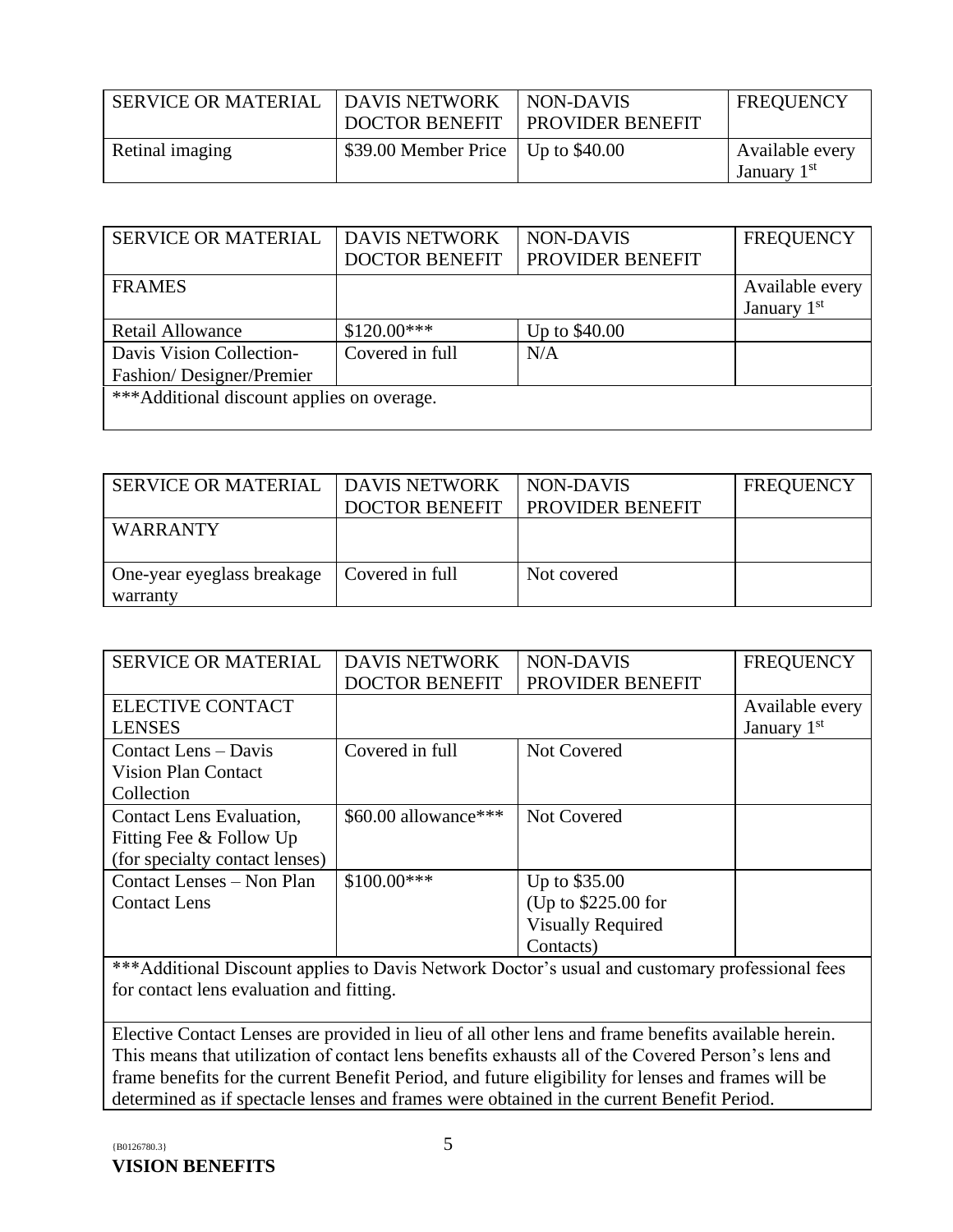#### **PLAN BENEFITS REQUIRING PRIOR AUTHORIZATION**

The following Plan Benefits are available to Covered Persons subject to review for medical necessity by Davis' Optometric Consultants. If approved, Davis will provide an authorization to the Covered Person's Davis Network Doctor or Non-Davis Provider.

| <b>SERVICE OR</b>              | <b>DAVIS NETWORK</b>  | <b>NON-DAVIS</b> | <b>FREQUENCY</b> |
|--------------------------------|-----------------------|------------------|------------------|
| <b>MATERIAL</b>                | <b>DOCTOR BENEFIT</b> | PROVIDER BENEFIT |                  |
| <b>Medically Necessary</b>     |                       |                  | Available every  |
| Contact                        |                       |                  | January $1st$    |
| <b>Professional Fees</b>       | Covered in full       | Up to \$225.00   |                  |
| (Contact Lens)                 |                       |                  |                  |
| <b>Evaluation, Fitting Fee</b> |                       |                  |                  |
| $&$ Follow Up) and             |                       |                  |                  |
| Materials                      |                       |                  |                  |
|                                |                       |                  |                  |

Medically Necessary Contact Lenses are provided in lieu of all other lens and frame benefits available herein.

This means that utilization of contact lens benefits exhausts all of the Covered Person's lens and frame benefits for the current Benefit Period, and future eligibility for lenses and frames will be determined as if spectacle lenses and frames were obtained in the current Benefit Period.

| <b>SERVICE OR</b> | <b>DAVIS NETWORK</b>  | NON-DAVIS               | <b>FREQUENCY</b> |
|-------------------|-----------------------|-------------------------|------------------|
| <b>MATERIAL</b>   | <b>DOCTOR BENEFIT</b> | <b>PROVIDER BENEFIT</b> |                  |
| Low Vision        |                       |                         |                  |

Low vision is a significant loss of vision but not total blindness. Ophthalmologists and optometrists specializing in low vision care can evaluate and prescribe optical devices, and provide training and instruction to maximize the remaining usable vision for members with low vision. After prior approval by Davis Vision, covered low vision services (both in- or out-of-network) will include:

**One comprehensive Low Vision Evaluation every 5 years, with a maximum charge of \$300.**  This examination, sometimes called a functional vision assessment, can determine distance and clarity of vision, the size of readable print, the existence of blind spots or tunnel vision, depth perception, eye-hand coordination, problems perceiving contrast, and lighting requirements for optimum vision.

**Maximum Low Vision Aid allowance of \$600 with a lifetime maximum of \$1,200** such as high-power spectacles, magnifiers and telescopes. These devices are utilized to improve the levels of sight, reduce problems of glare, or increase contrast perception, based on the individual's visual goals.

**Follow-up care – four visits in any 5-year period, with a maximum charge of \$100 each visit**.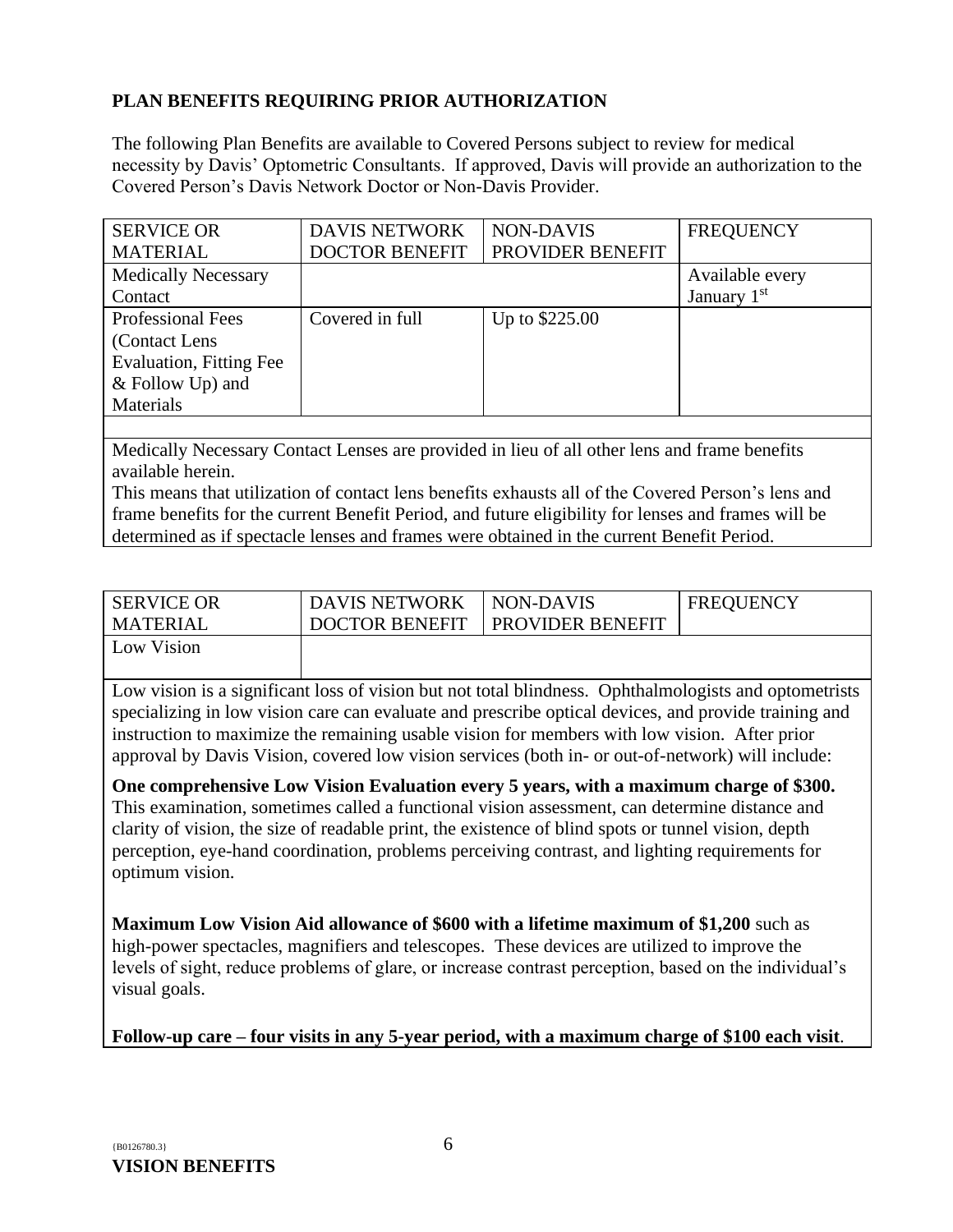#### **ADDITIONAL DISCOUNT DEFINED \*\*\***

Each Covered Person shall be entitled to receive a discount of twenty percent (20%) toward the purchase of non-covered frames from any Davis Network Doctor. Also, Covered Persons shall be entitled to receive a discount of fifteen percent (15%) off non-plan contact lenses from any Davis Network Doctor. Discounts are applied to the Davis Network Doctor's usual and customary fees for such services.

#### **LIMITATIONS:**

Discounts do not apply to vision care benefits obtained from Non-Davis Providers. Discounts do not apply to sundry items: e.g., contact lens solutions, cases, cleaning products. Discounts are not applicable with all Davis Network Doctors.

# **SECTION 3**

# **EXCLUSIONS AND LIMITATION OF BENEFITS**

#### <span id="page-8-0"></span>**Patient Options**

This Plan is designed to cover visual needs rather than cosmetic materials. When a Covered Person selects any of the following extras, the Plan will pay the basic cost of the allowed lenses, and the Covered Person will pay the additional costs for the options.

- Optional cosmetic processes.
- Cosmetic lenses

#### **Not Covered**

There are no benefits for professional services or materials connected with:

- Orthoptics or vision training and any associated supplemental testing.
- Plano lenses (less than  $a \pm 0.50$  diopter power).
- Two pair of glasses in lieu of bifocals.
- Replacement of lenses and frames furnished under this Policy that are lost.
- Medical or surgical treatment of the eyes.
- Corrective vision treatment of an Experimental Nature, unless approved by an external appeal agent.
- Plano contact lenses to change eye color cosmetically.
- Artistically-painted contact lenses.
- Contact lens insurance policies or service contracts.
- Additional office visits associated with contact lens pathology.
- Contact lens modification, polishing, or cleaning.
- Costs for services and/or materials above Plan Benefit allowances.
- Services or materials of a cosmetic nature.
- Services and/or materials not indicated on this Schedule as covered Plan Benefits.

 ${B0126780.3}$   $7$ 

### **VISION BENEFITS**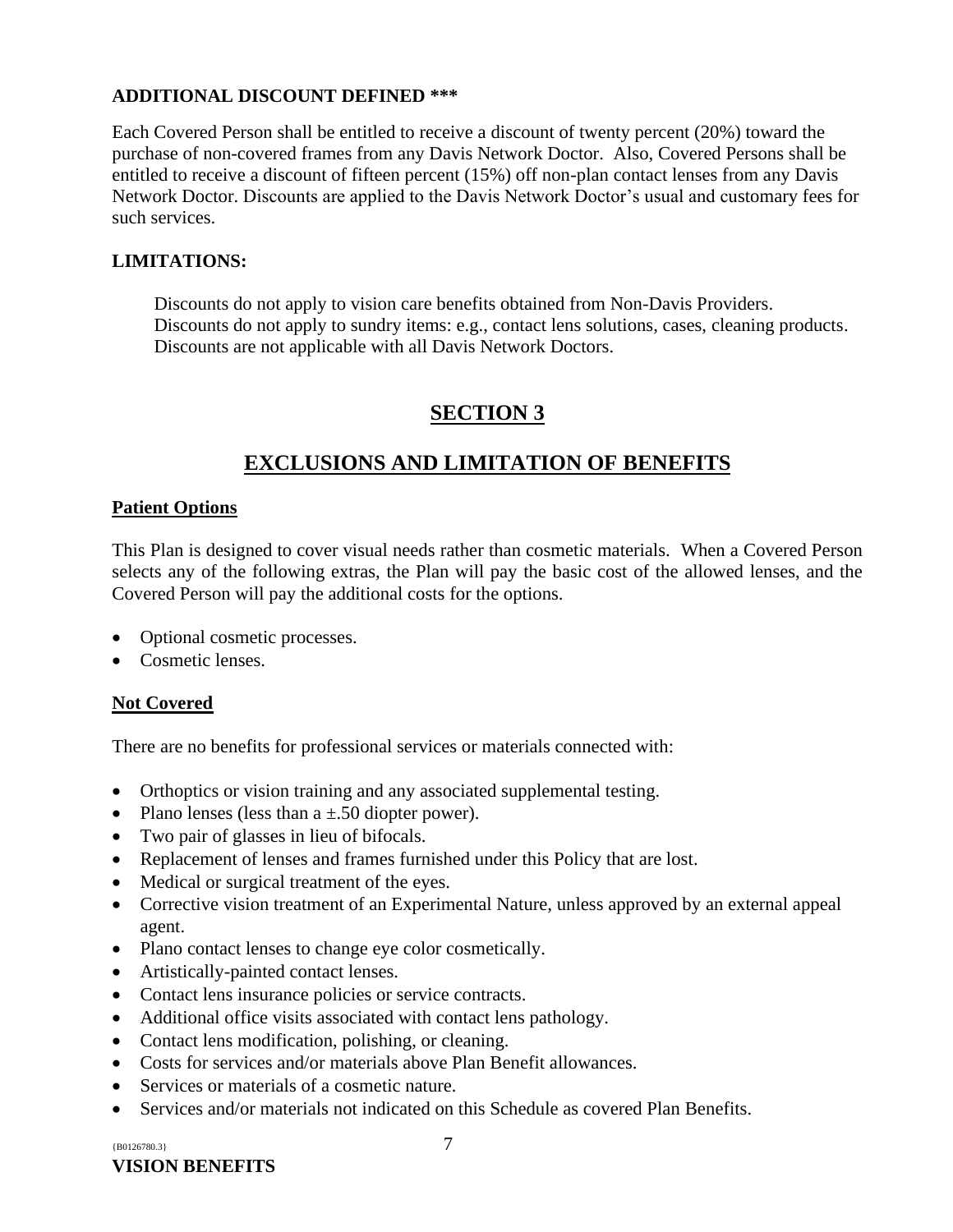# **SECTION 4**

# **ELIGIBILITY FOR BENEFITS**

<span id="page-9-0"></span>Eligibility for Vision Care benefits is determined by the Fund in accordance with the Fund's Eligibility Rules which are contained in the General Eligibility & ERISA Rights Information booklet provided by the Fund.

# **SECTION 5**

# **EFFECTIVE DATE OF BENEFITS**

<span id="page-9-1"></span>Your Vision Care benefits will become effective on the date you have met the eligibility requirements set forth by the Fund.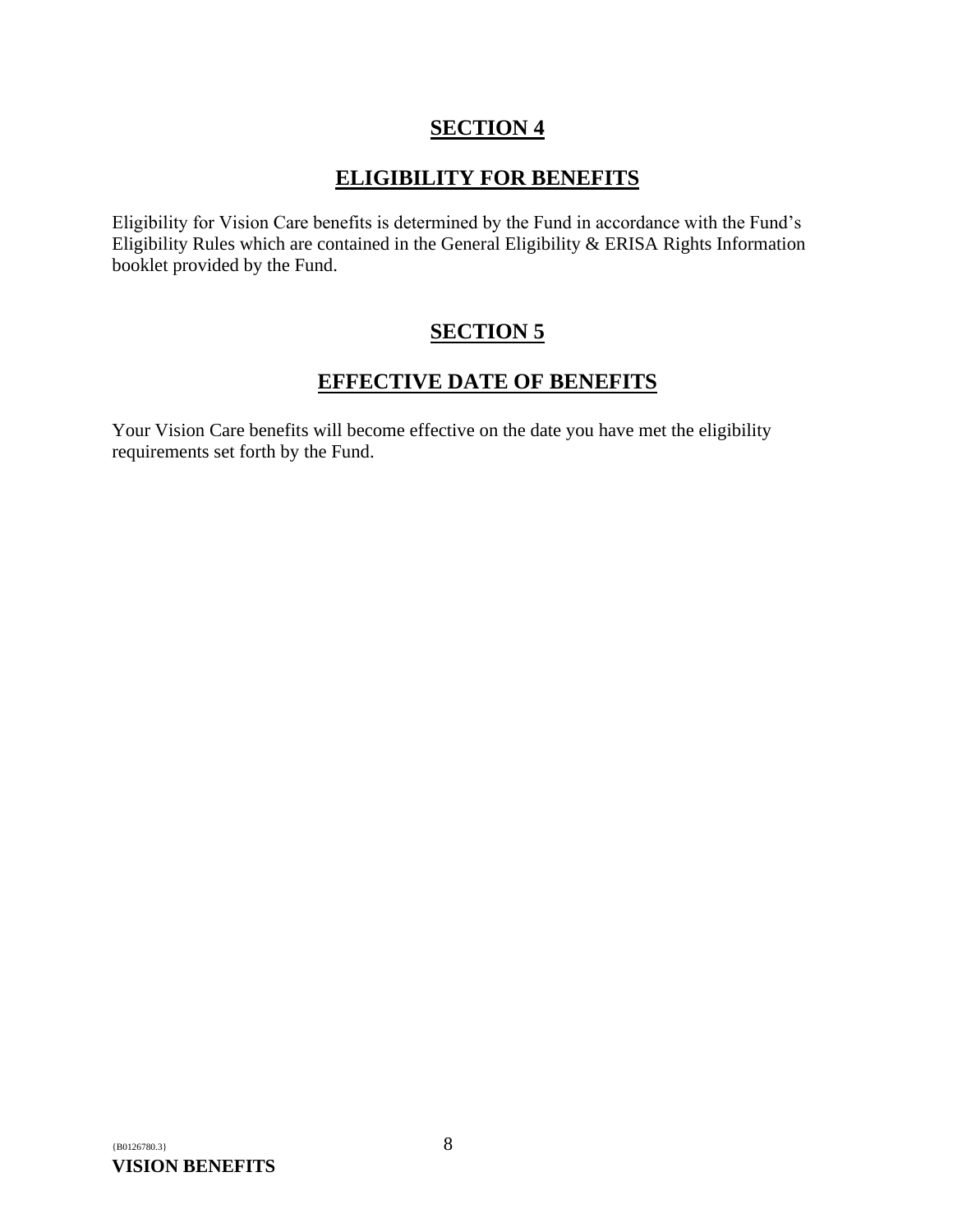# **SECTION 6**

# **CLAIMS AND APPEALS**

<span id="page-10-0"></span>The Vision Care Plan's procedures concerning initial determinations, adverse benefit determinations and appeals are set forth in the Certificate of Insurance provided by HM Life Insurance Company of New York, which is incorporated herein by reference.

# **SECTION 7**

# **DEFINITIONS**

<span id="page-10-1"></span>Benefit Authorization: Authorization from Davis identifying the individual named as a Covered Person of Davis, and identifying those Plan Benefits to which Covered Person is entitled.

Copayments: Those amounts required to be paid by or on behalf of a Covered Person for Plan Benefits which are not fully covered, and which are payable at the time services are rendered or materials provided.

Covered Person: A Participant or Eligible Dependent who meets Davis' eligibility criteria and on whose behalf premiums have been paid to Davis, and who is covered under this Plan.

Eligible Dependent: Any legal dependent of a Participant who meets the criteria for eligibility established by the Plan and approved by Davis.

Emergency Condition: A condition, with sudden onset and acute symptoms, that requires the Covered Person to obtain immediate medical care, or an unforeseen occurrence calling for immediate, non-medical action.

Davis Network Doctor: An optometrist or ophthalmologist licensed and otherwise qualified to practice vision care and/or provide vision care materials who has contracted with Davis to provide vision care services and/or vision care materials on behalf of Covered Persons of Davis.

Non-Davis Provider: Any optometrist, optician, ophthalmologist, or other licensed and qualified vision care provider who has not contracted with Davis to provide vision care services and/or vision care materials to Covered Persons of Davis.

Plan or Fund: The New York State Teamsters Council Health & Hospital Fund.

Plan Benefits: The vision care services and vision care materials which a Covered Person is entitled to receive by virtue of coverage under this Plan, as defined in the Schedule of Benefits.

Participant: A person who is employed by a participating employer in the New York State Teamsters Council Health & Hospital Fund and who meets the rules and definition of an employee as established by the Fund.